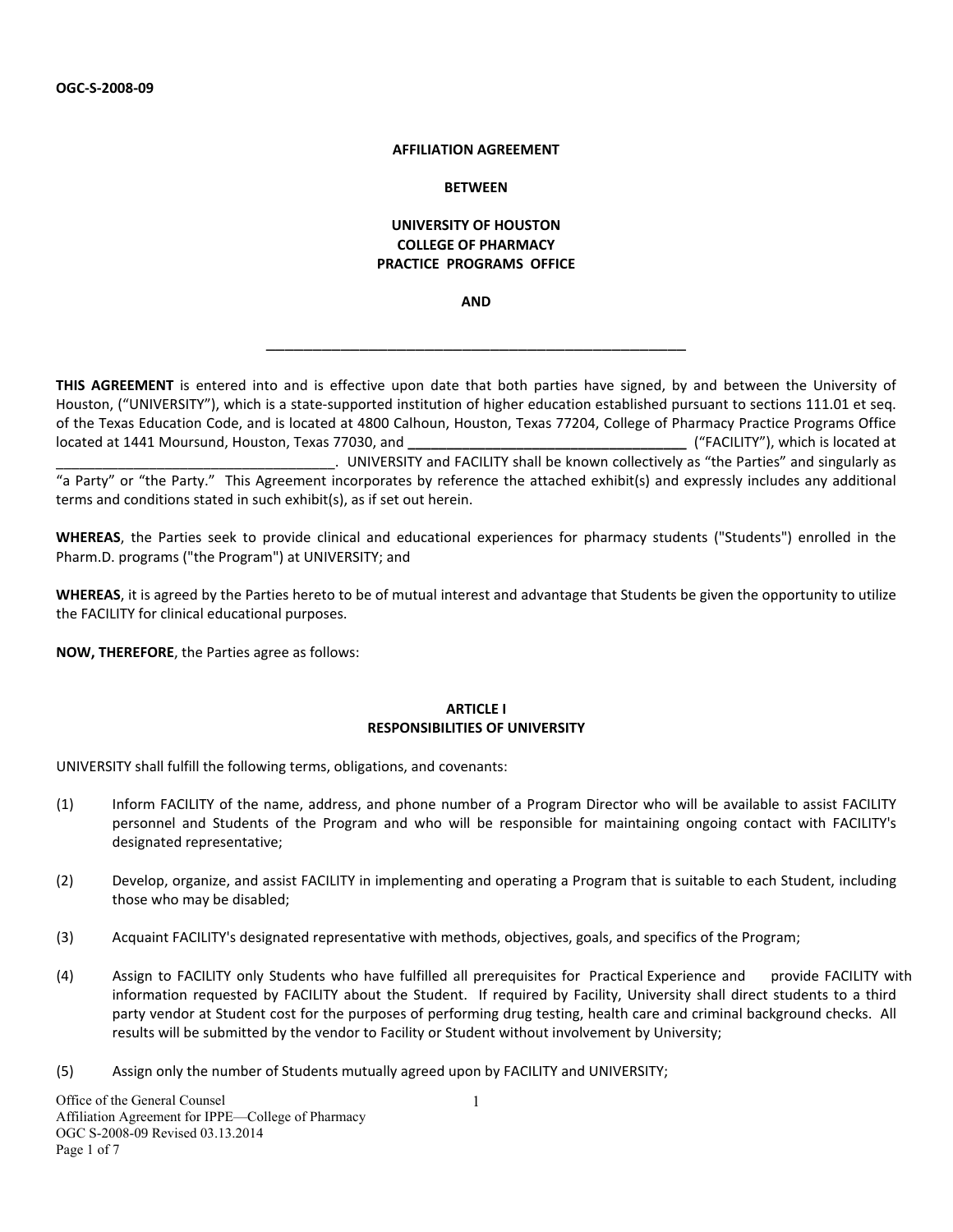- (6) Notify FACILITY as soon as possible of the names and arrival dates of Students;
- (7) Ensure that Students who participate in the Program provide proof of insurance coverage in minimum amounts that are acceptable to FACILITY;
- (8) Require Students to provide transportation, appropriate supplies, and uniforms, as applicable;
- (9) Inform Students about their obligation to adhere strictly to all applicable administrative policies, rules, standards, schedules, and practices of FACILITY;
- (10) Inform Students and Faculty members who are supervising Students about their obligation to maintain confidentiality of all FACILITY matters, proceedings, and information, including, but not limited to client records and information. This confidentiality provision shall survive termination of this Agreement;
- (11) Upon notice to UNIVERSITY, inform FACILITY of any adverse circumstances to which FACILITY may be exposed because of the activities or health status, including the mental health status, of a Student;
- (12) Upon notice to UNIVERSITY, notify FACILITY of any complaint, claim, investigation, or lawsuit involving a Student that is related to clinical experiences provided under this Agreement;
- (13) Notify Students about their obligation to comply with FACILITY policies and procedures, state law, and OSHA bloodborne and tuberculosis pathogen regulations in the training, vaccination, testing, prevention, and post-exposure treatment of Students, where applicable in the performance of duties required by the Program;
- (14) Accept full responsibility for the training, evaluation, qualifications, and competency level of each Student.

## **ARTICLE II OBLIGATIONS OF FACILITY**

FACILITY shall fulfill the following terms, obligations, and covenants:

- (1) Provide necessary environment for pharmacy practice experiences for Students, as agreed upon by both Parties;
- (2) Where appropriate, provide guidance by ancillary or licensed personnel to facilitate learning in conjunction with the Program faculty;
- (3) Intentionally Omitted.
- (4) Report any unsatisfactory conduct or performance of a Student in a form prescribed by UNIVERSITY; and
- (5) Permit designated faculty members the right to counsel with and to observe Students at the FACILITY.

## **ARTICLE III OBLIGATIONS OF THE PARTIES**

The Parties mutually agree to fulfill the following terms, obligations, and covenants:

(1) Neither UNIVERSITY, Students, nor any UNIVERSITY personnel, including faculty, shall be considered employees, agents, borrowed servants, partners, or joint venturers of FACILITY;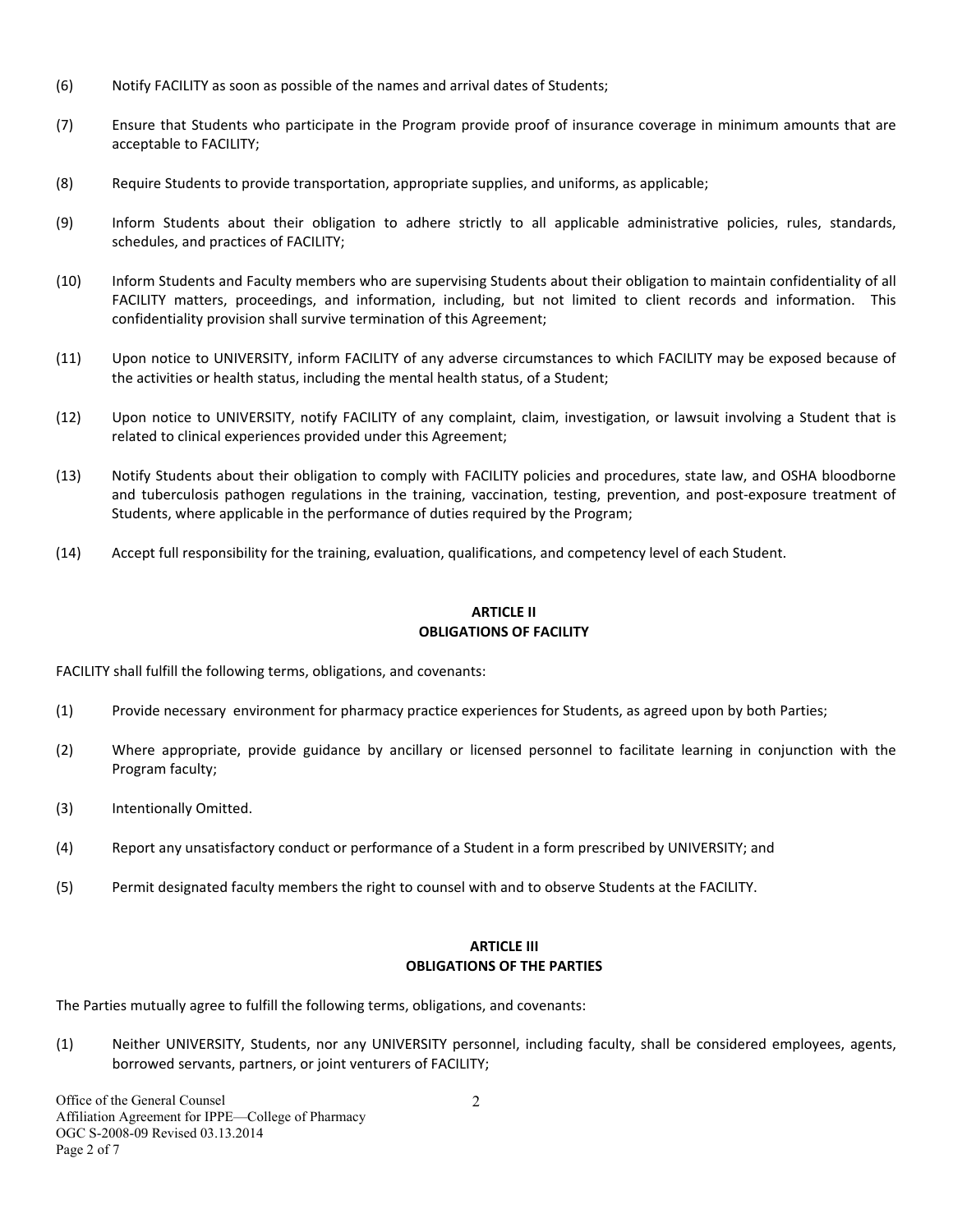- (2) FACILITY is not responsible for wages, social security taxes, hospitalization insurance, or workers' compensation insurance for Students. In the event a Student should, independent of this Agreement, be employed by FACILITY, this section and the preceding section shall not apply during the hours in which such Student is performing services as an employee of FACILITY;
- (3) Nothing in this Agreement is to be construed as transferring financial responsibility from one Party to another;
- (4) Without limitation of any provision set forth in this Agreement, the Parties expressly agree to abide by all applicable federal and/or state equal employment opportunity statutes, rules, and regulations; and
- (5) FACILITY shall have the right to refuse to allow Students who do not have requisite skills, attitude, previous training, or health status for proper provision of patient care to participate in the Program.
- (6) To the extent permitted by the constitution and laws of the State of Texas and without the waiver of sovereign immunity or any other defense to which UNIVERSITY is or may be entitled to assert, UNIVERSITY shall indemnify and hold FACILITY harmless from and against any claims, costs, including reasonable attorneys' fees, liabilities, or causes of action arising out of or from any negligent acts or omissions by Students or UNIVERSITY personnel who are engaged in activities at FACILITY that are directly related to the Program. In the event that UNIVERSITY and FACILITY are legally adjudged to have been jointly negligent in causing injury or damage, each shall be obligated to satisfy its proportionate share of such judgment based upon the percentage of liability attributed to it in such judgment, but, if, in addition, UNIVERSITY is adjudged to be liable for the acts or omissions of FACILITY and/or any employee, personnel, or agent provided by FACILITY, then UNIVERSITY shall be indemnified by FACILITY to the extent of such vicarious liability. Neither Party hereto shall be obligated to indemnify the other for such other Party's own negligence. This indemnification provision shall survive termination of this Agreement.

### **ARTICLE IV TERM AND TERMINATION**

- (1) This Agreement shall remain in effect until the end of UNIVERSITY's academic year and shall automatically renew for additional terms consisting of the UNIVERSITY's academic year, unless sooner terminated in accordance with applicable provisions of this Agreement. UNIVERSITY'S academic year begins on September 1 and ends on August 31 of the following calendar year.
- (2) Any breach of the covenants stated in Article I of this Agreement by UNIVERSITY shall be considered a material breach of this Agreement. In the event of a material breach, FACILITY shall have the right to terminate this Agreement immediately.
- (3) Notwithstanding any other provision in the Agreement, either Party shall have the right to terminate this Agreement after ninety (90) consecutive days' written notice is given to the other Party. If either Party exercises this option, the Parties agree to make reasonable efforts so that Students already in training status will be allowed to complete the stipulated course of study.
- (4) FACILITY shall further have the right to demand immediate removal of any student from its premises, upon a determination by the administrator in charge that the Student poses a threat to the health, safety, or welfare of FACILITY's patients, clients, or personnel or to the orderly business function of FACILITY.

# **ARTICLE V GENERAL PROVISIONS**

- (1) The Parties agree that this Agreement will be construed by the laws of the State of Texas and venue for purposes of alternative dispute resolution, claims, or litigation shall be Houston, Harris County, Texas.
- (2) The terms and conditions of this Agreement may be modified upon mutual written consent of the Parties at any time.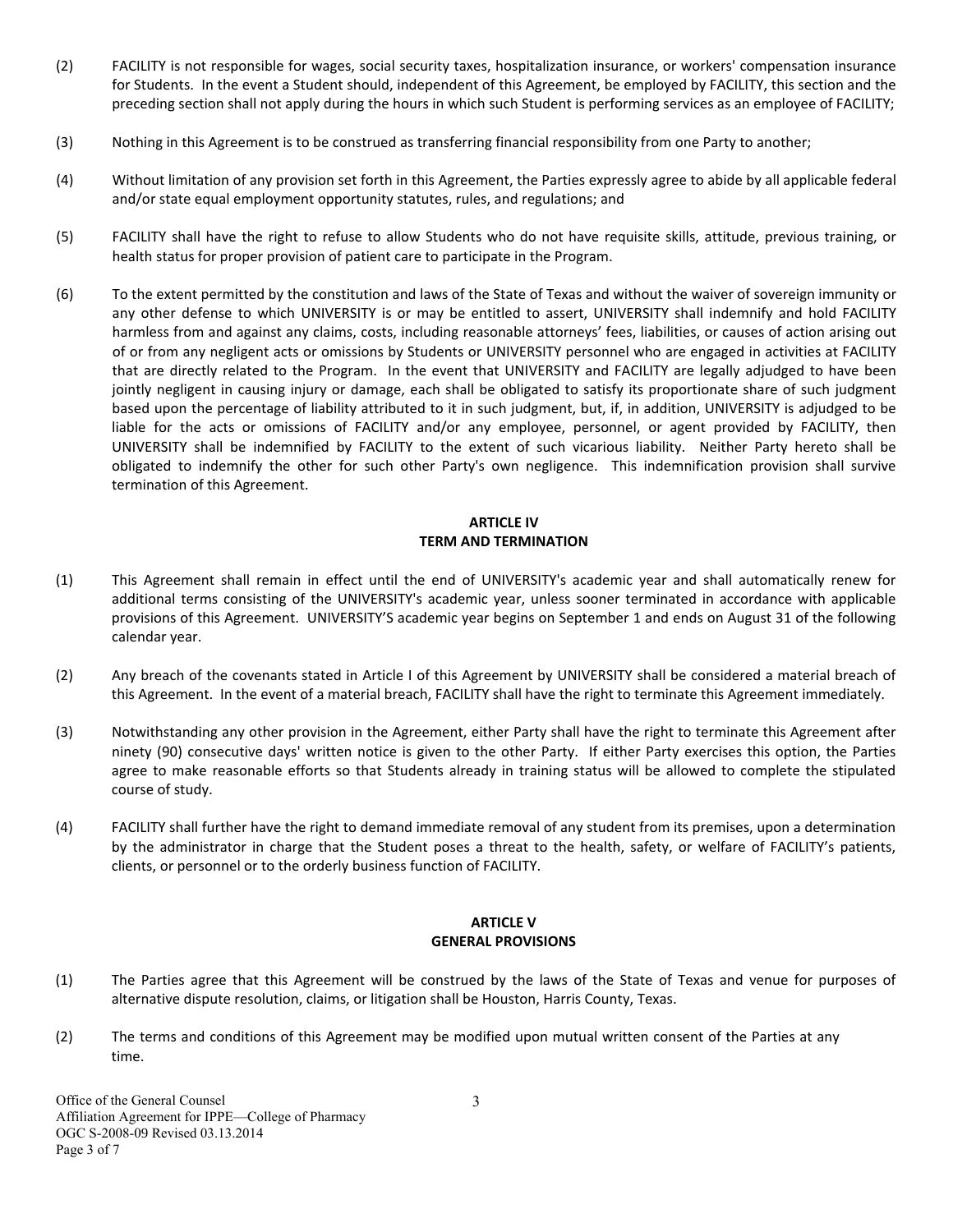(3) This Agreement and all terms and conditions contained herein shall become effective as of the date noted as the Effective Date that first appears in paragraph one of this document.

(4) Any notice required or permitted under this Agreement shall be considered effective as of the date sent by certified mail, return receipt requested, as follows:

| UNIVERSITY:                               | <b>FACILITY:</b>  |
|-------------------------------------------|-------------------|
| Provost<br>University of Houston          | Administrator/CEO |
| 4800 Calhoun                              |                   |
| Houston, TX 77204                         |                   |
| With a copy to:                           | with a copy to:   |
| Dean, College of Pharmacy<br>4800 Calhoun |                   |
| Houston, TX 77204                         |                   |

- (5) Neither Party may assign any rights or obligations under this Agreement without the prior written consent of the other Party.
- (6) Each individual executing this Agreement on behalf of any Party expressly represents and warrants that he/she has authority to do so, and thereby to bind the Party on behalf of which/whom he/she signs, to the terms of this Agreement.
- (7) If any part of the Agreement should be determined to be invalid, illegal, inoperative, or contrary to applicable law, statute, regulation, or UNIVERSITY or FACILITY policies, that part of the Agreement shall be reformed, if reasonably possible, to comply with the applicable policies, provisions of law, statute, or regulation, and, in any event, the remaining parts of the Agreement shall be fully effective and operative insofar as reasonably possible.
- (8) A waiver by either Party of the breach or violation of any provision of the Agreement shall not operate as, or be construed to be, a waiver of any subsequent breach of the Agreement.
- (9) Neither Party shall be liable nor deemed to be in default for any delay or failure in performance under the Agreement or other interruption of service deemed resulting, directly or indirectly, from acts of God, acts of public enemy, war, accidents, fires, explosions, hurricanes, floods, failure of transportation, strikes, or other work interruptions by either Party's employees, or any similar cause beyond the reasonable control of either Party.
- (10) This Agreement is entered into by and between the Parties hereto and for their benefit. Unless explicitly provided in this Agreement, there is no intent by either Party to create or establish third Party beneficiary status or rights in any third party, and no such third party shall have any right to enforce any right or enjoy any benefit created or established under this Agreement.
- (11) Unless expressly provided herein, the Parties do not assume or become liable for any of the existing or future obligations, liabilities, or debt of the other.
- (12) This is the entire Agreement between the Parties and supersedes all prior agreements, proposals, or understandings, whether written or oral.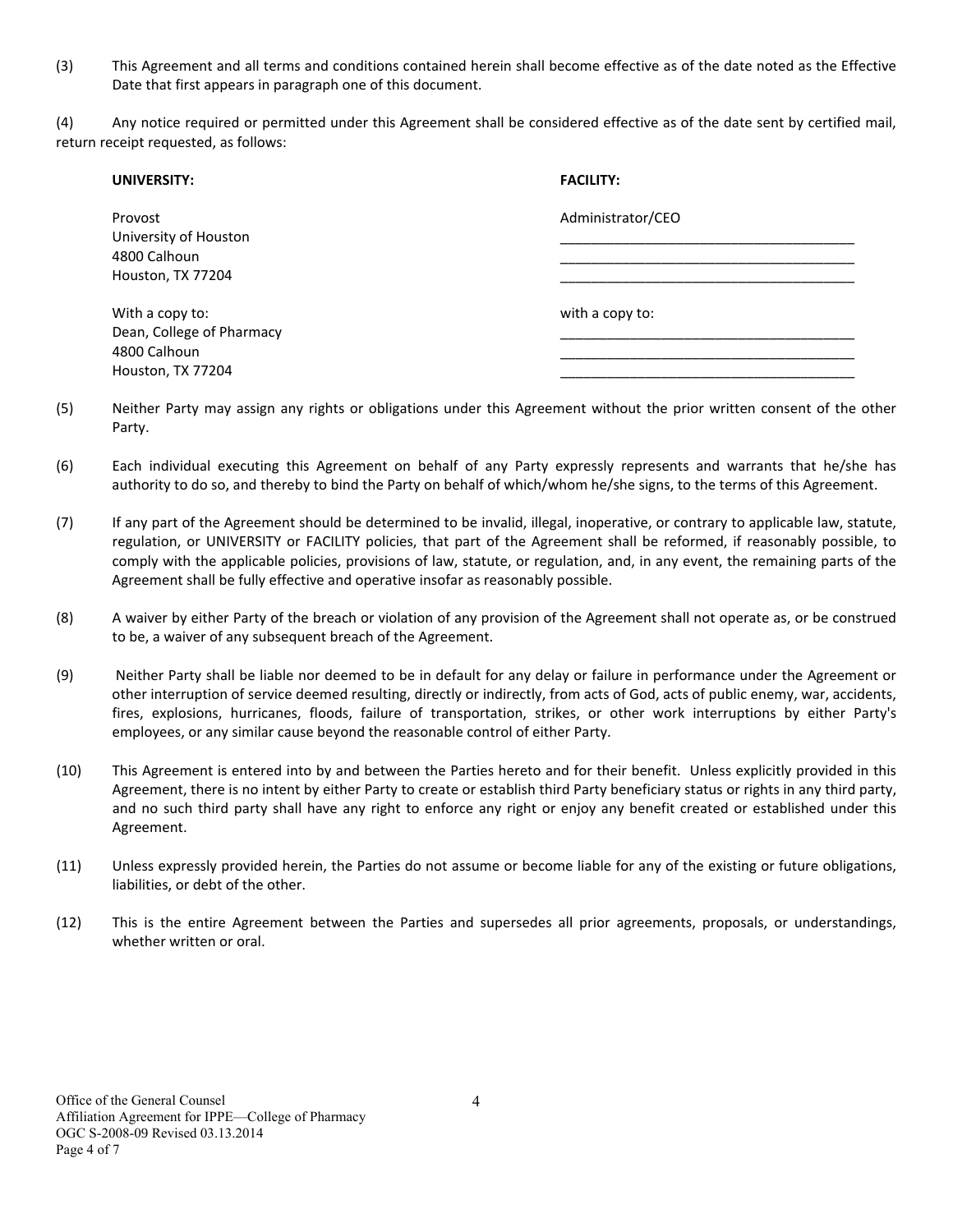**IN WITNESS THEREOF**, the Parties have executed this Agreement in multiple counterparts, to be effective as of the date written on page one (1) of the Agreement.

| UNIVERSITY OF HOUSTON                                |      | <b>FACILITY</b> |      |  |
|------------------------------------------------------|------|-----------------|------|--|
| Signature                                            | Date | Signature       | Date |  |
|                                                      |      |                 |      |  |
|                                                      |      | Name:           |      |  |
|                                                      |      |                 |      |  |
|                                                      |      |                 |      |  |
| Signature                                            | Date | Signatures      | Date |  |
| Dr. F. Lamar Pritchard,<br>Dean, College of Pharmacy |      | Name: Name:     |      |  |
|                                                      |      |                 |      |  |

### **Note: Modification of this Form**

## **requires approval of OGC**

Office of the General Counsel Affiliation Agreement for IPPE—College of Pharmacy OGC S-2008-09 Revised 03.13.2014 Page 5 of 7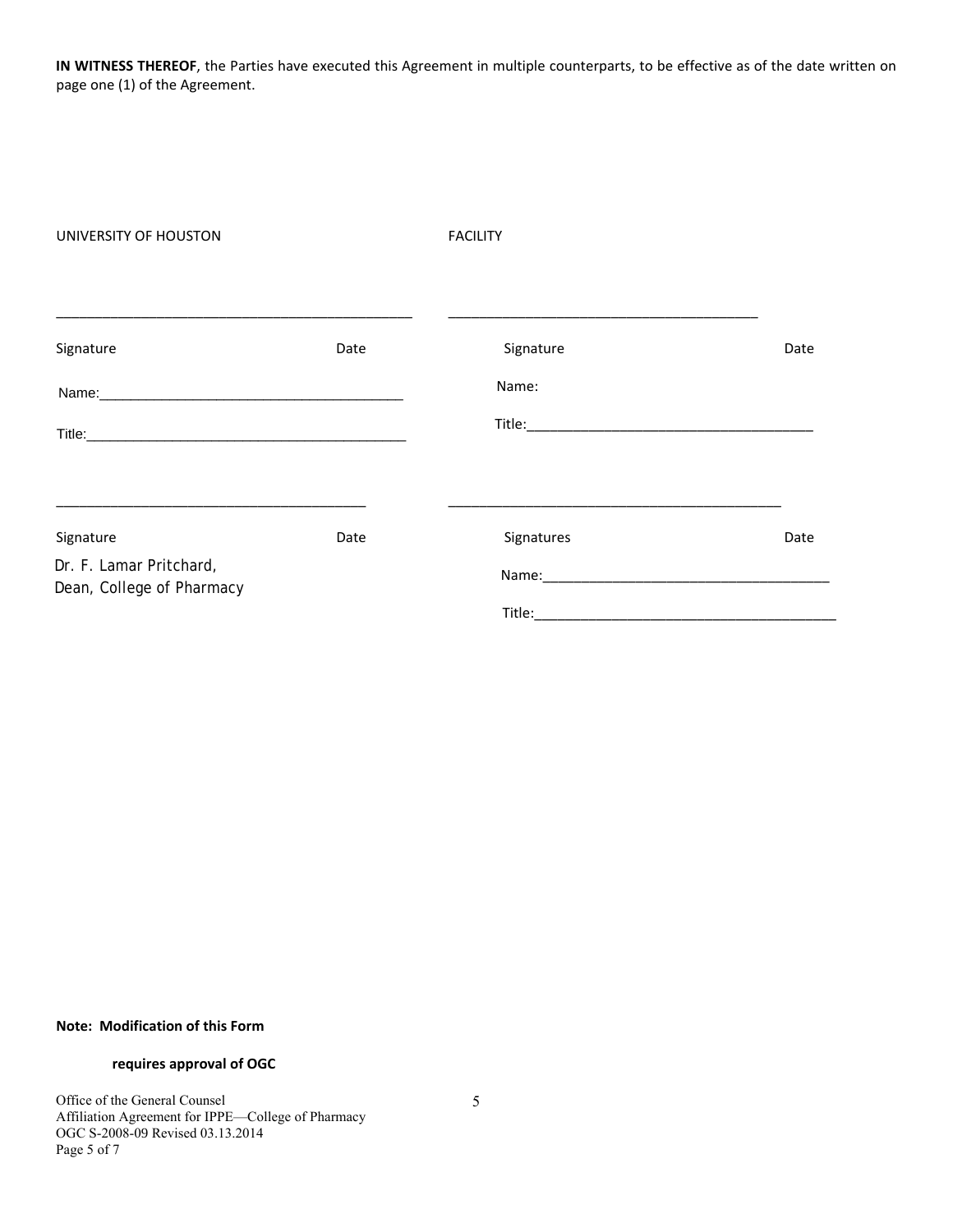### **EXHIBIT A**

# An Addendum to the Affiliation Agreement between the University of Houston College of Pharmacy and

concerning

\_\_\_\_\_\_\_\_\_\_\_\_\_\_\_\_\_\_\_\_\_\_\_\_\_\_\_\_\_\_\_\_\_\_\_\_\_\_\_\_\_\_\_\_\_\_\_

This Exhibit is entered into and is effective upon date that both parties have signed.

#### **1. PURPOSE**

1.01 Purpose. The purpose of the Affiliation Agreement Exhibit A is to provide requirements for University to procure and maintain professional liability insurance for its participating students and to require participating students to provide evidence of immunizations. The terms of this Exhibit A are in addition to the provisions of the Affiliation Agreement.

1.02

## **2. TERM**

- 2.01 Term. The initial term of this agreement is effective upon date that both parties have signed and this agreement shall remain in effect through August 31, \_\_\_\_\_\_\_, and then automatically renew for additional terms in accordance with Article IV of the Affiliation Agreement.
- 4.02 Insurance. University will procure and maintain throughout the term of the agreement, professional liability insurance in minimum amounts of one million dollars (\$1,000,000.00) per occurrence and three million dollars (\$3,000,000.00) in the aggregate for Students assigned to Facility. Upon request, University shall provide Facility with Certificates of Insurance evidencing said coverage at the commencement of and upon each successive renewal of this Agreement. University shall notify Facility at least thirty (30) days in advance of any proposed cancellation or change in said coverage. Facility retains the right to terminate Agreement immediately if University fails to maintain insurance required in this paragraph. University agrees to have its faculty and students named as additional insureds on said policies of insurance.
- 4.03 Student Health Status. Prior to Student assignment to Facility, University shall require written evidence of immunization against rubella, rubeola, mumps, Hepatitis B, and lack of active tuberculosis.

6